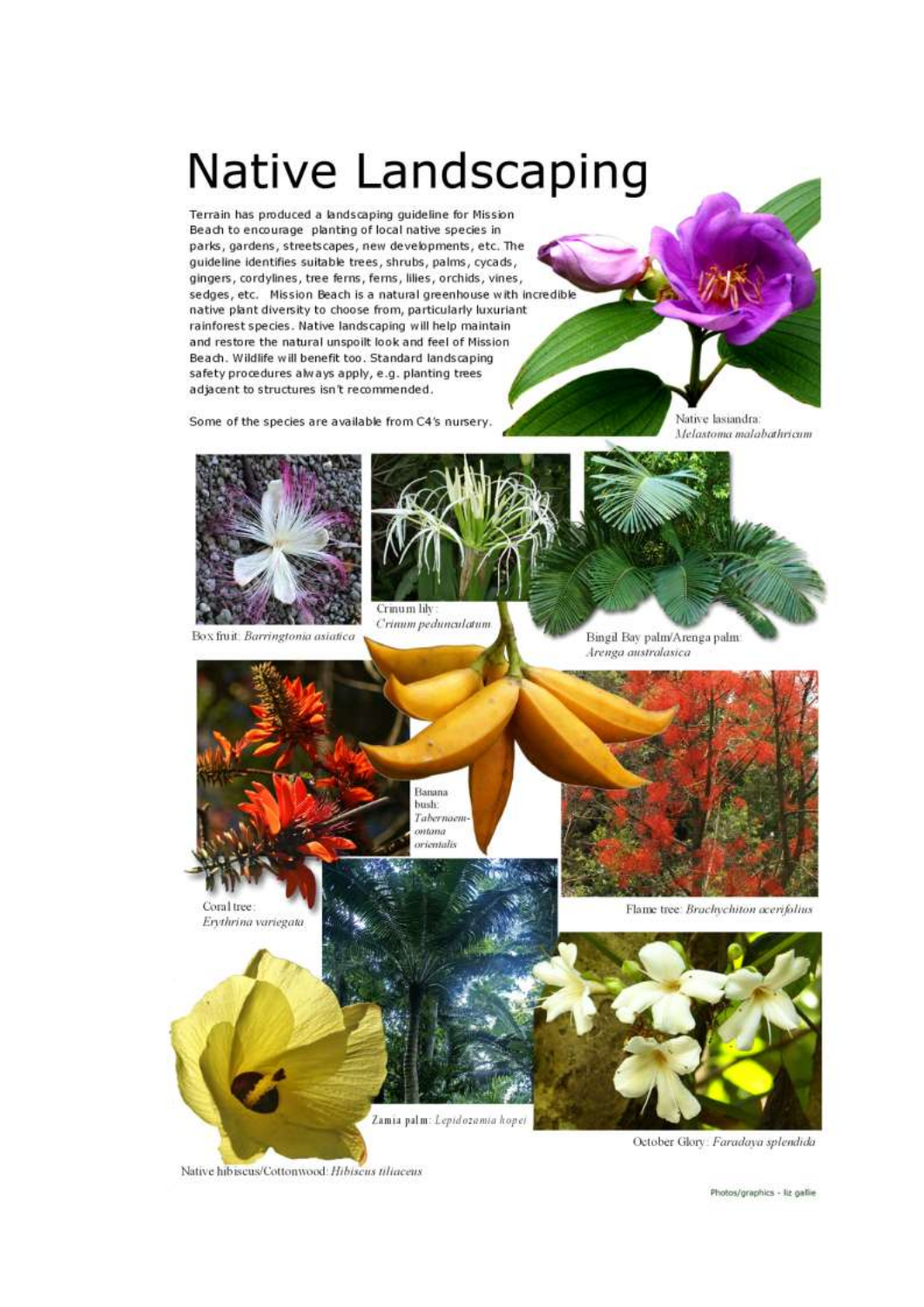

# **MISSION BEACH RAINFOREST LANDSCAPING GUIDELINE September 2010**

## **Introduction**

Mission Beach is a natural greenhouse and provides an opportunity to showcase luxuriant world class landscaping. This guideline is about plant species that are native to Mission Beach (indigenous) and suitable for landscaping at Mission Beach. The listed species have generally been selected for their attractive form, foliage, flowers, fragrance and/or fruits. It is not an exhaustive list but focuses on plants that are characteristic of Mission Beach, especially coastal rainforest species. Subject to site constraints, the listed species are generally suitable for various landscaping environments, e.g. streetscapes, resorts, commercial, residential, subdivisions, parks, community facilities, and home gardens. Certain species are best suited to certain sites, e.g. trees are not recommended adjacent to structures. The intention is to make it easier for people to use indigenous species in landscaping and thereby help maintain and enhance the outstanding natural landscape of Mission Beach. The guideline is not adequate for ecological restoration or revegetation projects.

#### **Rationale**

There are many reasons for choosing indigenous species for landscaping at Mission Beach:

- Mission Beach has incredible native plant diversity, providing a huge palate to choose from, particularly luxuriant tropical specimens.
- Mission Beach is a very significant environmental area where indigenous landscaping is appropriate.
- Indigenous species are suited to local conditions and therefore are likely to prosper with little maintenance.
- Indigenous species provide habitat and stepping stones for native fauna, e.g. Ulysses butterfly.
- Indigenous species won't become environmental weeds.
- Indigenous landscaping will provide a point of difference because most other places have generic tropical or ad-hoc landscaping.
- Mission Beach offers a rare opportunity to present an authentic tropical coastal rainforest World Heritage landscape that few other locations could achieve.
- Indigenous landscaping will help maintain and restore the natural unspoilt look and feel of Mission Beach.
- Indigenous species provide opportunities for interpretation/story-telling; e.g. Djiru names, timber and medicinal uses, wildlife associations, etc.
- Nearly all of the recommended species are rainforest species (which is not surprising given the predominance of rainforest at Mission Beach). Rainforest species are well known for their general suitability for landscaping.

#### **General recommendations**

• In all cases, standard landscaping safety procedures should be complied with.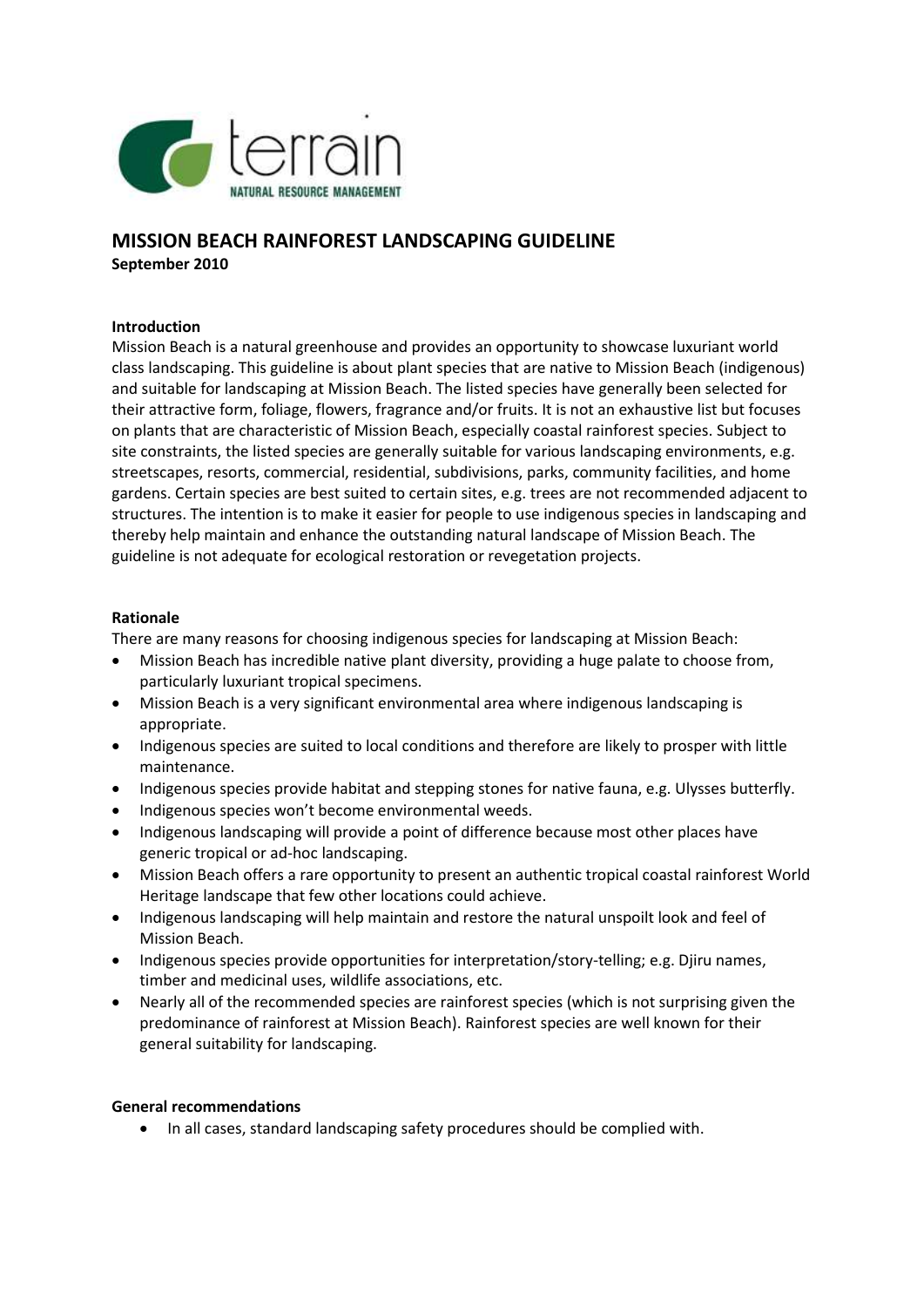- Existing native vegetation on site should be retained, not replaced with guideline species. Indigenous landscaping will prosper where natural landforms, drainage and soils are retained.
- Using plants grown from seeds/cuttings collected in the Mission Beach area (local provenance) will help retain the ecological integrity of Mission Beach. Local provenance plants are available from local nurseries including Council's Revegetation Unit and C4.
- Certain native species are protected by law and a permit is required to collect or grow them. Plant propagules should not be collected without the landowner's permission. A permit is required to collect from protected places.
- Landscaping including big indigenous trees (not just shrubs & groundcovers) will help maintain the special "villages in coastal rainforest" scale of Mission Beach.
- The inclusion of a selection of indigenous trees, shrubs, palms, cycads, gingers, cordylines, ferns, lilies, orchids, vines, sedges etc in landscaping on a site will capture the tropical coastal rainforest richness of Mission Beach.
- Planting a diversity of species in clumps and allowing natural growth forms (rather than mass plantings of 1 or 2 species in standard arrangements) will enhance the special coastal rainforest character of Mission Beach. However some species do sometimes naturally occur in groves (e.g. Fan palm) or as companions (e.g. Beach pandan/Bingil Bay palm/Solitaire palm and Native dracaena/Scrub breadfruit /Solitaire palm) to striking effect. In any case, many of the listed species offer great opportunities for formal and/or creative landscaping, e.g. hedges, pot plants, hanging baskets, bowers.
- Cassowary attracting species should not be planted adjacent to roads.

#### **Special locations**

Most of the listed species occur throughout the various localities of Mission Beach. However some species are restricted to, or perform particularly well in, specific parts of Mission Beach due to local environmental variations, e.g. soils and drainage. Working with these natural differences will help maintain and enhance the special landscapes of particular localities within Mission Beach. For example, the Pink flowering guest tree only occurs on volcanic soils in the Clump Point/North Mission Beach area. This is the only known occurrence of this spectacular species anywhere on the Wet Tropics coast. Grey paperbark is an outstanding feature of Kennedy Esplanade at South Mission Beach, similar to Weeping paperbark on Palm Cove esplanade. These special landscapes could be diminished with inappropriate landscaping. Species for special locations are noted in the tables.

#### **Professional advice**

Professional advice is recommended.

- A landscaping professional can advise on the following:
- appropriate species and layout for your site
- species requiring government permits, e.g. Zamia palm
- species needing particular management, e.g. figs may need root barriers
- species requiring particular environmental conditions to prosper, e.g. King fern requires a moist protected location
- safety considerations, e.g. species with prickly leaves, large fruit, or toxic properties.

## **\*Key to "Notes" column in the following table**

- 1 Suitable for beachfronts
- 2 Volcanic soils at Clump Point/North Mission Beach
- 3 South Mission Beach sand dunes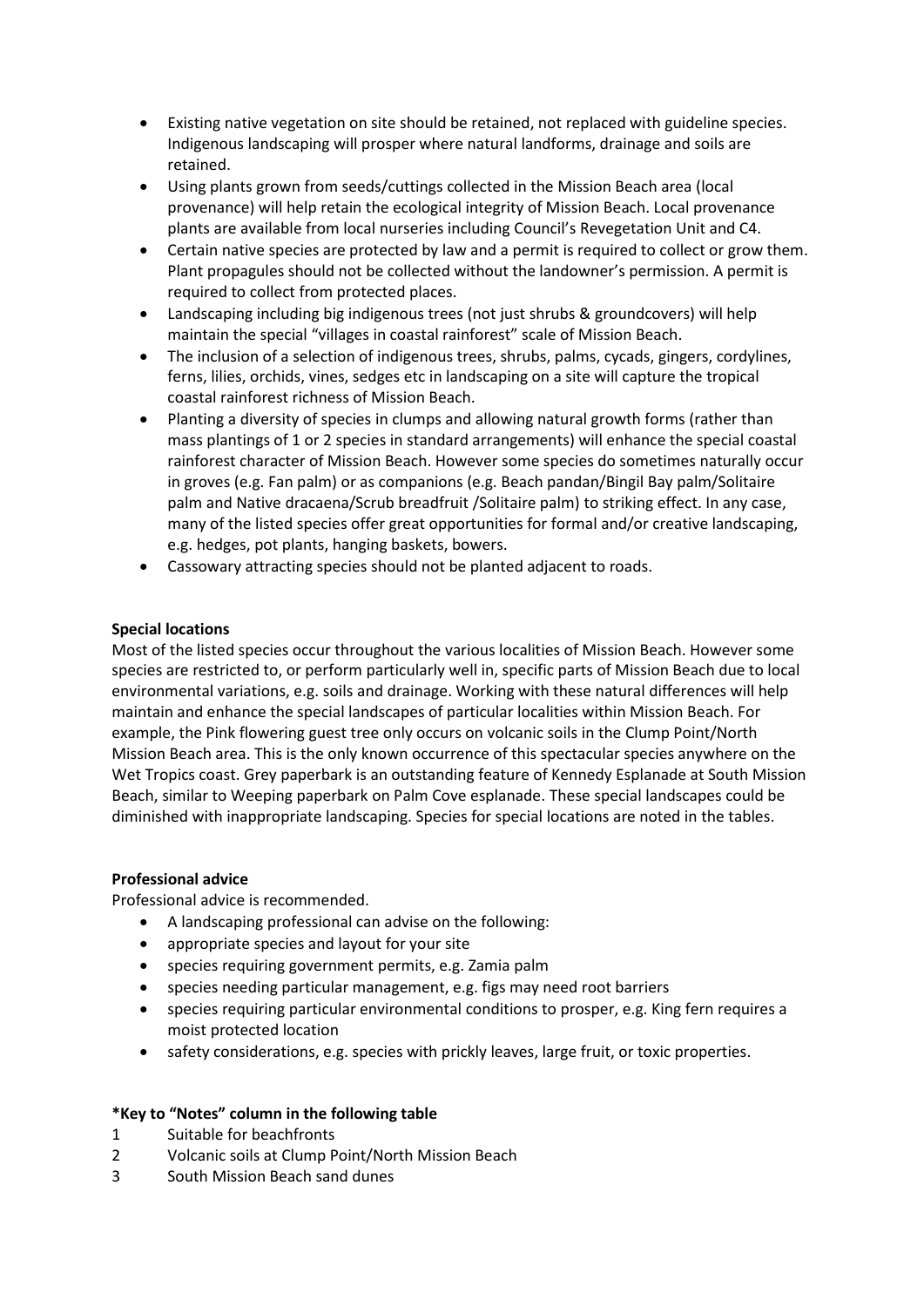**TREES**

**N.B. Trees are not recommended adjacent to structures.**

| <b>Botanical name</b>           | <b>Common name</b>           | Notes*         |
|---------------------------------|------------------------------|----------------|
| Acronychia vestita              | Fuzzy lemon aspen            |                |
| Alstonia scholaris              | Milky pine                   |                |
| Anthocarapa nitidula            | Incense cedar                |                |
| Antidesma bunius                | Herbert River cherry         |                |
| Archidendron lucyi              | Scarlet bean                 |                |
| Backhousia bancroftii           | Johnstone River hardwood     |                |
| Barringtonia asiatica           | <b>Box fruit</b>             | $\mathbf{1}$   |
| Barringtonia calyptrata         | Mango pine                   |                |
| Beilschmiedia obtusifolia       | <b>Blush walnut</b>          |                |
| <b>Brachychiton acerifolius</b> | Flame tree                   |                |
| Callophyllum inophyllum         | <b>Beauty leaf</b>           | $\mathbf{1}$   |
| Callophyllum sil                | Blush touriga                |                |
| Cananga odorata                 | Perfume tree                 |                |
| Carallia brachiata              | Corkwood                     |                |
| Cardwellia sublimis             | Northern silky oak           |                |
| Carnarvonia araliifolia         | Caledonian silky oak/Red oak |                |
| Castanospermum australe         | <b>Black bean</b>            |                |
| Castanospora alphandii          | Brown tamarind               |                |
| Casuarina equisetifolia         | Beach sheoak                 | $\mathbf{1}$   |
| Corymbia tessellaris            | Carbeen                      | $\mathbf{1}$   |
| Cryptocarya mackinnoniana       | Rusty laurel                 |                |
| Deplanchea tetraphylla          | Golden bouquet tree          |                |
| Dillenia alata                  | Golden guinea tree           | $\mathbf{1}$   |
| Elaeocarpus angustifolius       | Blue quandong                |                |
| Erythrina variegata             | Coral tree                   | $\mathbf{1}$   |
| Ficus drupacea                  | Drupe fig                    | $\mathbf{1}$   |
| Ficus variegata                 | Variegated fig               |                |
| Flindersia pimenteliana         | Silkwood                     |                |
| Grevillea baileyana             | Findlay's silky oak          |                |
| Helicia nortoniana              | Norton's oak                 |                |
| Heritiera littoralis            | Looking glass mangrove       | $\mathbf{1}$   |
| Hernandia nymphaeifolia         | Sea hearse                   | $\mathbf 1$    |
| <b>Hibiscus tiliaceus</b>       | Native hibiscus/Cottonwood   | $\mathbf{1}$   |
| Intsia bijuga                   | Johnstone River teak/Kwila   |                |
| Kleinhovia hospita              | Pink flowering guest tree    | $\overline{2}$ |
| Melaleuca dealbata              | Grey paperbark               | 3              |
| Melaleuca leucadendra           | Weeping paperbark            |                |
| Melicope elleryana              | Pink euodia/Ulysses tree     |                |
| Millettia pinnata               | Pongamia                     | $\mathbf{1}$   |
| Myristica insipida              | Native nutmeg                |                |
| Pandanus tectorius              | Beach pandan                 | $\mathbf{1}$   |
| Pisonia umbellifera             | <b>Bird lime tree</b>        | $\mathbf{1}$   |
| Planchonella obovata            | Yellow boxwood               | $\mathbf{1}$   |
| Podocarpus grayae               | Brown pine                   |                |
| Polyscias elegans               | Celerywood                   |                |
| Schefflera actinophylla         | Umbrella tree                |                |
| Symplocos cochinchinensis       | White hazelwood              |                |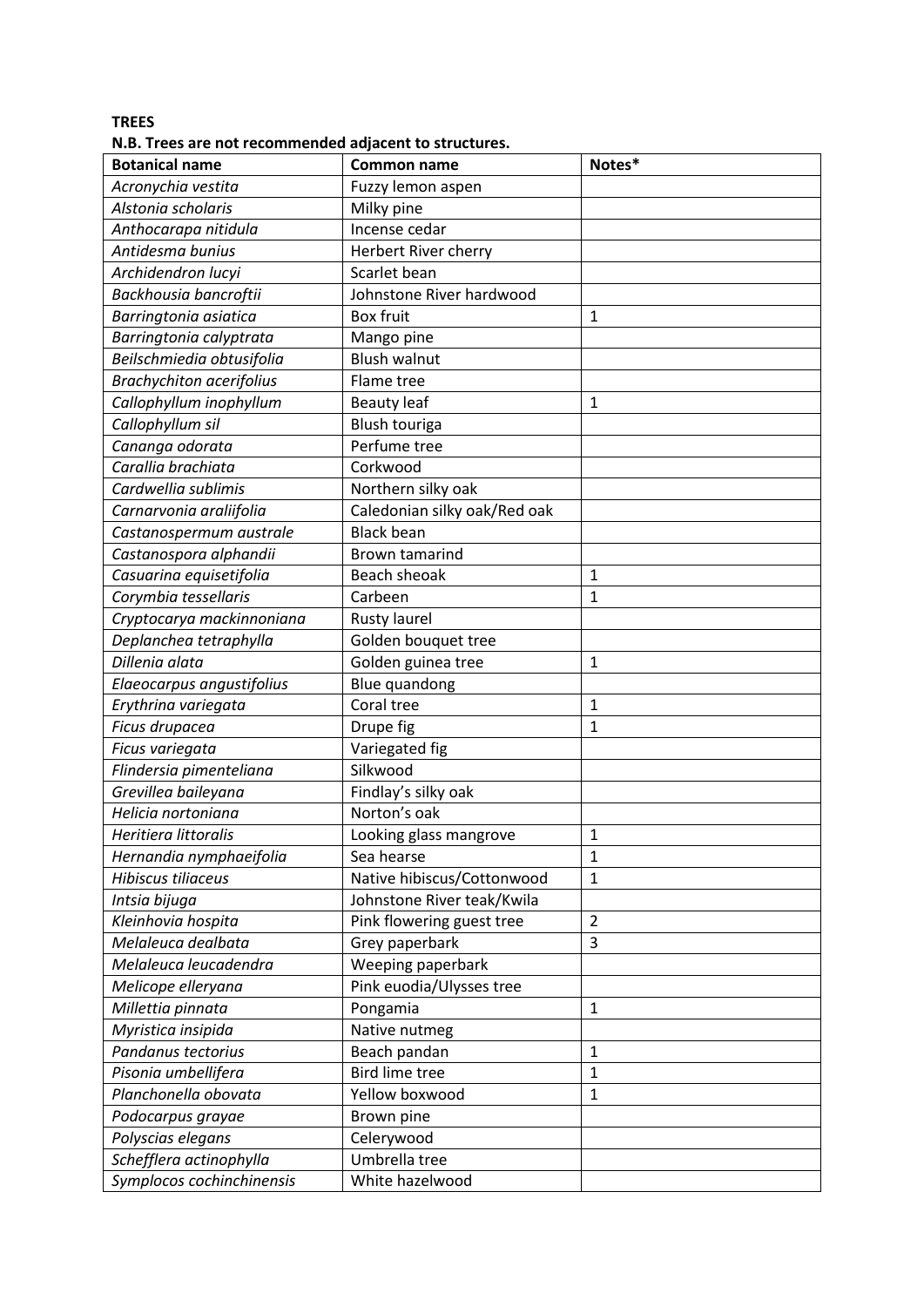| Syzygium alliligneum     | Mission Beach satinash |  |
|--------------------------|------------------------|--|
| Syzygium cormiflorum     | Bumpy satinash         |  |
| Syzygium forte           | White apple            |  |
| Syzygium hemilamprum     | Blush satinash         |  |
| Terminalia arenicola     | Beach almond           |  |
| Terminalia catappa       | Sea almond             |  |
| Terminalia sericocarpa   | Damson                 |  |
| Xanthostemon chrysanthus | Golden penda           |  |

# **SMALL TREES/SHRUBS**

| <b>Botanical name</b>       | <b>Common name</b>            | <b>Notes</b> |
|-----------------------------|-------------------------------|--------------|
| Aglaia brownii              | Brown's aglaia                |              |
| Atractocarpus fitzalanii    | Brown gardenia                |              |
| Atractocarpus hirta         | Hairy gardenia                |              |
| Atractocarpa sessilis       | False gardenia                |              |
| Capparis lucida             | Coast caper                   | $\mathbf 1$  |
| Cassine melanocarpa         | Black olive plum              | 1            |
| Chionanthus ramiflora       | Native olive                  |              |
| Clerodendrum longiflorum    | Long flowered clerodendrum    |              |
| Cryptocarya laevigata       | Glossy laurel                 |              |
| Cyclophyllum multiflorum    | Canthium                      | 1            |
| Delarbrea michieana         | Blue nun                      |              |
| Drypetes deplanchei         | Yellow tulip                  |              |
| Davidsonia pruriens         | Davidson's plum               |              |
| Eugenia reinwardtianna      | Beach cherry/Cedar Bay cherry | $\mathbf{1}$ |
| Eupomatia barbata           | Small bolwarra                |              |
| Eupomatia laurina           | <b>Bolwarra</b>               |              |
| Ficus congesta              | Red leaf fig                  |              |
| Gmelinia dalrympleana       | Grey teak                     |              |
| Gomphandra australiana      | <b>Buff beech</b>             |              |
| Guettarda speciosa          | Beach gardenia                | 1            |
| Harpullia frutescens        | Dwarf harpullia               |              |
| Harpullia rhyticarpa        | Slender harpullia             |              |
| Ixora timorensis            | Native ixora                  |              |
| Lasianthus kurzii           | Blue rubi                     |              |
| Leea indica                 | <b>Bandicoot berry</b>        |              |
| Lithomyrtus obtusa          | Cowley myrtle                 | 1            |
| Macklinaya macrosciadea     | Blue umbrella                 |              |
| Melastoma malabathricum     | Native lasiandra              |              |
| Melaleuca viridiflora       | Broad leaf paperbark          |              |
| Melicope rubra              | Little evodia                 |              |
| Morinda citrifolia          | Cheese fruit                  | $\mathbf{1}$ |
| Neolitsea dealbata          | White bolly gum               |              |
| Phaleria clerodendron       | Native daphne                 |              |
| Polyalthia nitidissima      | Canary beech                  |              |
| Polyscias australiana       | Ivory basswood                |              |
| Psychotria sp. Utchee Creek | Big leaf psychotria           |              |
| Rhodomyrtus trineura        | Native guava                  |              |
| Scaevola taccada            | Cardwell cabbage              | $\mathbf{1}$ |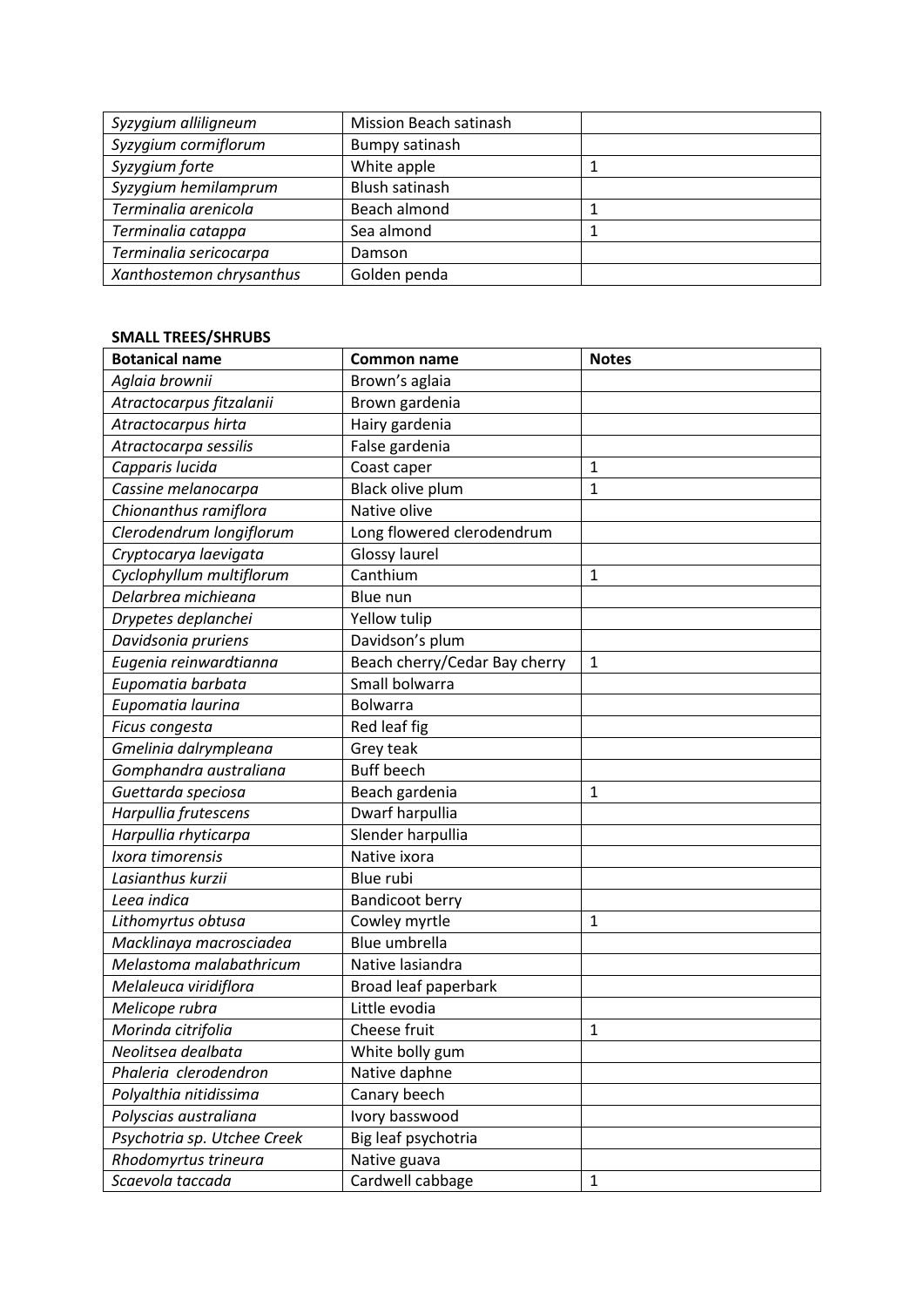| Syzygium wilsonii          | Powderpuff lilypily |  |
|----------------------------|---------------------|--|
| Tabernaemontana orientalis | Banana bush         |  |
| Terminalia muelleri        | Mueller's damson    |  |
| Thespesia populnea         | Portia tree         |  |
| Vavaea amicorum            | Vavaea              |  |
| Wilkiea longipes           | Tetrasynandra       |  |

# **PALMS, CYCADS, GINGERS, CORDYLINES, TREE FERNS, ETC**

| <b>Botanical name</b>       | <b>Common name</b>          | <b>Notes</b> |
|-----------------------------|-----------------------------|--------------|
| Alpinia arctiflora          | Pleated ginger              |              |
| Alpinia caerulea            | Native ginger               |              |
| Alpinia modesta             | Narrow-leaf ginger          |              |
| Amomum dallachyi            | Green ginger                |              |
| Arenga australasica         | Bingil Bay palm/Arenga palm | $\mathbf{1}$ |
| Archontophoenix alexandrae  | Alexandra palm              |              |
| Bowenia spectabilis         | Zamia fern                  |              |
| Cordyline cannifolia        | Palm lily                   |              |
| Cordyline manners-suttoniae | Giant palm lily             |              |
| Cordyline murchisoniae      | a palm lily                 |              |
| Costus potierae             | Native crepe ginger         |              |
| Cyathea rebeccae            | Rebecca's tree fern         |              |
| Cyathea cooperi             | Scaly tree fern             |              |
| Hornstedia scottiana        | Native cardamom             |              |
| Hydriastele wendlandiana    | Hydriastele palm            |              |
| Lepidozamia hopei           | Zamia palm                  |              |
| Licuala ramsayii            | Fan palm                    |              |
| Linospadix minor            | Minor walking stick palm    |              |
| Musa banksii                | Native banana               |              |
| Panadanus monticola         | Scrub breadfruit            |              |
| Pleomele angustifolia       | Native dracaena             |              |
| Ptychosperma elegans        | Solitaire palm              |              |
| Tapeinochilus ananassae     | Backscratcher ginger        |              |

| <b>Botanical name</b>     | <b>Common name</b>     | <b>Notes</b> |
|---------------------------|------------------------|--------------|
| Alocasia brisbanensis     | Cunjevoi               |              |
| Adenia heterophylla       | Lacewing vine          |              |
| Adiantum hispidulum       | Rough maidenhair fern  |              |
| Angiopteris evecta        | King fern              |              |
| Aristolochia acuminata    | Native Dutchman's pipe |              |
| Asplenium nidus           | Birds nest fern        |              |
| Blechnum cartilagineum    | Gristle fern           |              |
| Corymborkis veratrifolia  | Ground orchid          |              |
| Coveniella poecilophlebia | a fern                 |              |
| Crinum pedunculatum       | Crinum lily            | 1            |
| Cymbidium madidum         | Buttercup orchid       |              |
| Dendrobium canaliculatum  | Tea tree orchid        |              |
| Dendrobium discolour      | Golden orchid          |              |